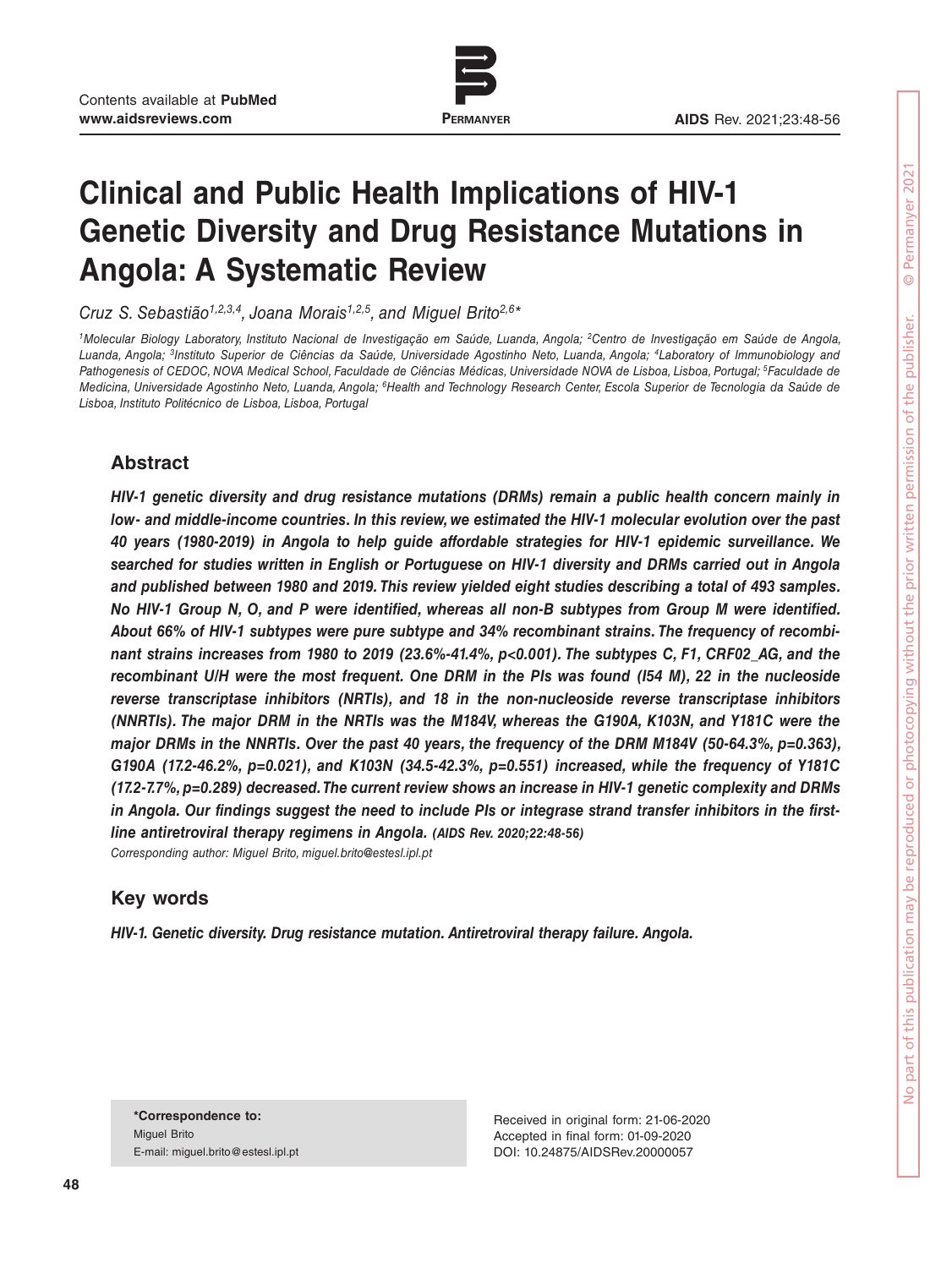## **Introduction**

The discovery of human immunodeficiency virus (HIV) as the cause of the AIDS pandemic was one of the major scientific achievements during the last century<sup>1</sup>. At the end of the year 2019, HIV had caused 37.9 million infections and 770,000 died worldwide2. An estimated 220,000 infected and 10,000 deaths related to HIV infection have been reported in Angola in the same period<sup>2</sup>. HIV has been divided into two types (type 1 and type  $2)^3$ . HIV-1 is responsible for the AIDS pandemic and is further divided into groups (M, N, O, and P), subtypes (A-D, F-H, J, and K), sub-subtypes (A1-A4, A6, F1, and F2), circulating recombinant forms (CRFs), and unique recombinant forms (URFs)<sup>3</sup>. In Angola, all non-B subtypes (nBSs) of Group-M have been identified and the pattern of HIV-1 genetic diversity is closer to that described in the border countries as the Republic of Congo, Democratic Republic of Congo (DRC), Zambia and Namibia4-6.

In recent years, we have witnessed a significant scaleup in access to antiretroviral therapy (ART) in Africa, which has improved the quality of life and survival of HIV-infected patients<sup>7</sup>. The drug classes of nucleoside reverse transcriptase inhibitors (NRTIs), non-nucleoside reverse transcriptase inhibitors (NNRTIs), and protease inhibitors (PIs) have been used as the backbone of ART mainly in low- and middle-income countries  $(LMICs)^{8,9}$ . In Angola, the ART guidelines recommend a combination of two NRTIs (tenofovir and lamivudine; tenofovir and emtricitabine; zidovudine and lamivudine; abacavir and lamivudine; and didanosine and lamivudine) and one NNRTI (efavirenz or nevirapine) as part of the first-line ART regimens<sup>10,11</sup>. However, one major challenge associated with universal access to ART is the lack of virological and immunological monitoring as well as the rapid spread of HIV-1 variants with drug resistance mutations (DRMs) in LMICs<sup>12-14</sup>.

In the past years, numerous epidemiological studies have addressed the important issue of the epidemiology of transmission of HIV drug resistance (HIVDR)15. Furthermore, phylogeographical models supported by a firm statistical basis have been usefully applied to the epidemiological reconstruction of the origin and diffusion of viral infectious diseases in spatial and temporal scales<sup>16</sup>. However, conducting phylogeographic studies able to monitor the spread of HIV-1 subtypes as well as identify the dispersion pathway that drives such changes could be crucial to understand the molecular epidemiology of HIV-1 in Angola. In this systematic review, we aimed to estimate the HIV-1 genetic diversity and the frequency of DRMs over the past 40 years (1980-2019) in Angola. This review allowed us to obtain a stronger picture of the molecular epidemiology of HIV-1, evolutionary and transmission dynamics, subtypes dispersion pathway, and the effectiveness of ART regimens and provides affordable strategies to strengthen the management and surveillance of the HIV-1 epidemic in Angola.

#### **Systematic literature review**

We performed a systematic review to identify studies written in English or Portuguese published in peer-reviewed journals based on the following inclusion criteria: first, they must be carried out and published between January 1980 and December 2019. Second, the city/state of sampling data must be performed in regions of Angola. Finally, they must investigate the HIV-1 genetic diversity and DRMs in Angola. The search for articles was performed in May 2020. Keywords related to the subject "HIV-1 genetic diversity and DRMs in Angola" were used to search for available articles on PubMed, Google Scholar, MED-LINE, Cochrane, SCIELO, and Web of Science during the years 1980-2019. We include keywords and search terms as follows: search #1: HIV-1 genetic diversity and drug resistance in Angola. Search #2: HIV-1 genetic diversity in Angola. Search #3: HIV-1 drug resistance in Angola. All relevant original research articles that reported HIV-1 genetic diversity and acquired or transmitted DRMs among drug-naïve and experienced adult, child, or infant patients in Angola were included in the analyses.

## **Study selection and data extraction**

A systematic procedure was used to identify articles relevant to this review. First, all titles and abstracts that addressed other topics than HIV-1 genetic diversity and DRMs in Angola were excluded from the study. Second, all duplicate references were excluded. Finally, all studies that evaluated only HIV-1 genetic diversity and did not evaluate DRMs or vice versa were also excluded from the study. For all articles selected and included in this review, we evaluated the number of participants, sampling strategy, HIV-1 genotyping methods, HIV-1 diversity, and DRMs. No minimum sample size per dataset or sequence length of the *pol* gene was specified and all online HIV-1 subtyping tools or algorithms for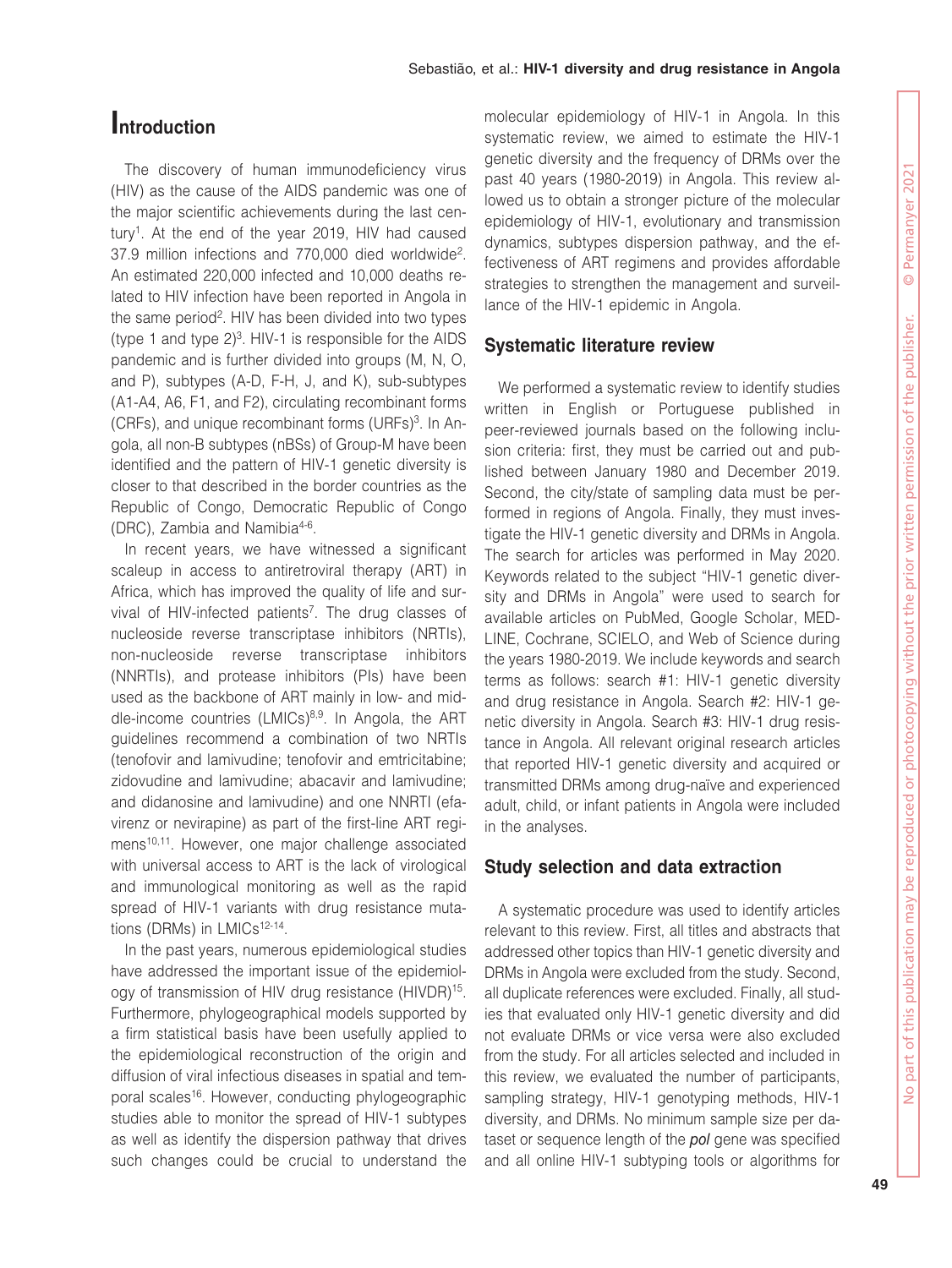

**Figure 1***. Flowchart of the selection of studies. All studies were identified through the electronic literature search between 1980 and 2019. The search for articles was performed during May 2020. \*For example, antiretroviral therapy for human immunodeficiency virus -2 infection in non-endemic regions. †For example, high genetic diversity of human immunodeficiency virus type 1 in Angola.*

HIVDR evaluation have been accepted. The reviewer (CSS) examined the titles and abstracts, retrieved fulltext articles, and assessed articles against eligibility criteria. The reviewer (CSS) extracted the following data from the eligibility articles: city/state of sampling data, the year the studies were conducted and published, population and sampling strategy, HIV-1 genotyping method, genome segment analyzed, results of HIV-1 subtyping, and DRMs. The reviewer (CSS) wrote the original draft. The reviewers (CSS, JM, and MB) performed the review and formal analysis of the data.

## **Data analysis**

The data were analyzed using SPSS version 25 (IBM SPSS Statistics, USA). We evaluated the number of samples designated as HIV-1 subtypes, sub-subtypes, CRFs, and URFs as well as samples presenting any DRM in each data set selected for this review. A Chi-square test was performed to compare proportion and estimate the molecular evolution of HIV-1 and DRMs between the years 1980 and 2019 in Angola. All reported p-values are two tailed and were deemed statistically significant when presented p<0.05.

### **Results**

The process of study selection is shown in figure 1. The search found 5045 studies. However, after critical appraisal, a total of eight studies describing a total of 493 samples were found to meet our inclusion criteria and could be included in this review. All selected studies were observational, conducted in Angola, and published in peer-reviewed journals between the years 2000 and 2019. No study was found assessing HIV-1 genetic diversity and DRMs before the year 2000. The summaries of selected studies are shown in table 1.

No HIV-1 Group N, O, and P viruses were identified, whereas all studies identified nBS from Group M. About 66% of HIV-1 subtypes were pure subtype and 34% were recombinant strains. The subtypes A, A1, A2, A3, C, D, F, F1, G, H, J, and K were identified (Fig. 2A). Subtypes C and F1 were the most frequent in almost all studies. Regarding recombinants distribution, CRF02\_AG and the recombinant U/H were the most frequent. Furthermore, a vast number of CRFs and URFs have been identified (Fig. 2B). During the years 2000-2019, a significant decrease was observed in the frequency of subtypes A1  $(9.9-2.8\% , p=0.001)$ , A2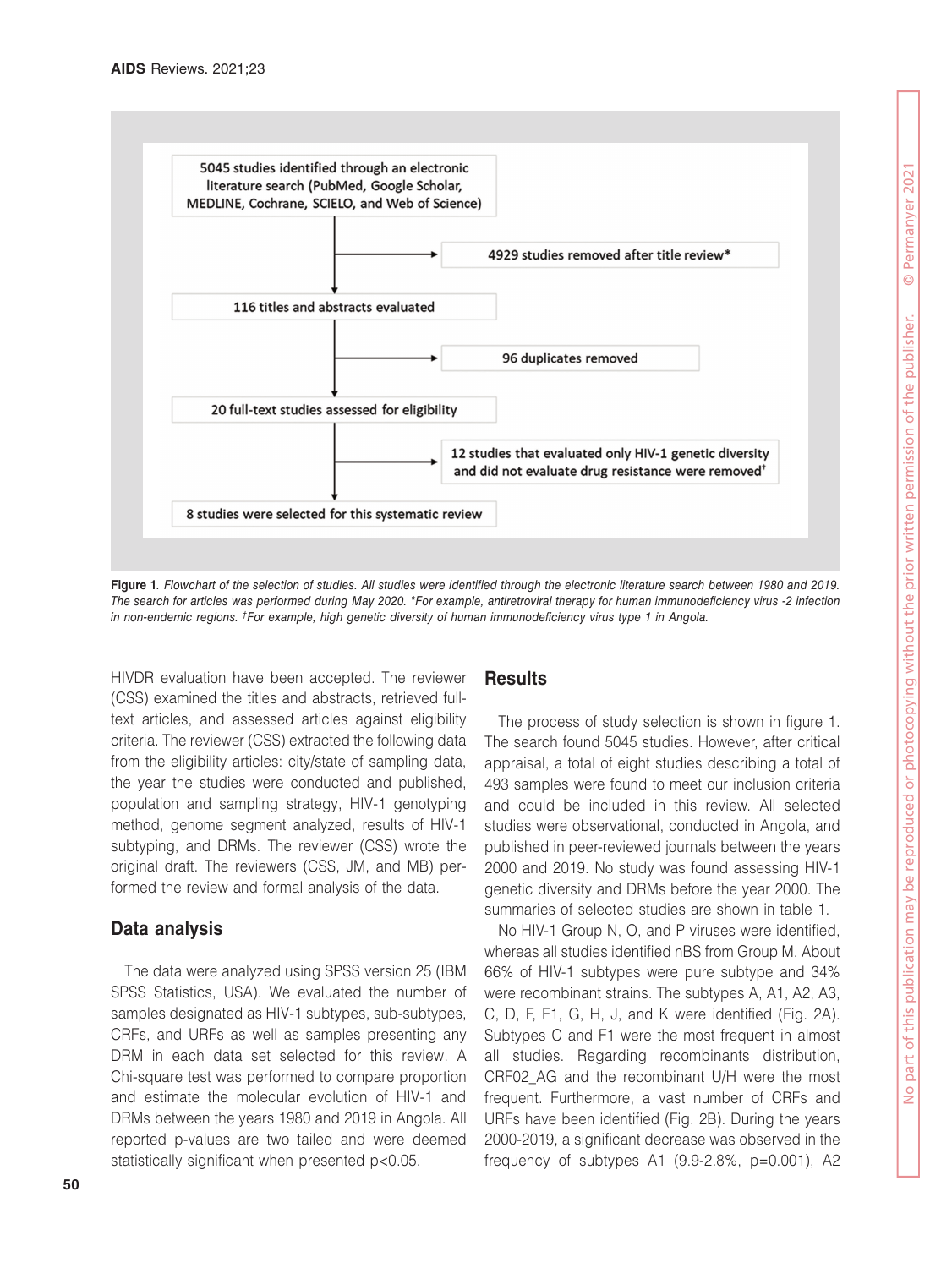| Author, year                                       | Location                                                                                     | Population                           | HIV-1 subtypes                                                                                                                                           | Drug resistance mutations by<br>drug classes                                                                                                                                                                                                       |  |
|----------------------------------------------------|----------------------------------------------------------------------------------------------|--------------------------------------|----------------------------------------------------------------------------------------------------------------------------------------------------------|----------------------------------------------------------------------------------------------------------------------------------------------------------------------------------------------------------------------------------------------------|--|
| Clemente<br>et al., 2008 <sup>20</sup>             | Luanda                                                                                       | 219 individuals<br>drug-naïve to ART | A, A2, A3, C, D, F,<br>F1, G, H, K, A/C, A/G,<br>A/D, A3/G, CRF01_<br>AE, CRF02_AG,<br>CRF04_cpx,<br>CRF05_DF, CRF11_<br>cpx, G/J, G/U, U/H,<br>and URFs | NRTIs: none<br>NNRTIs: none<br>Pls: none                                                                                                                                                                                                           |  |
| Garrido et al., Luanda<br>2008 <sup>21</sup>       |                                                                                              | 294 patients treated                 | C, F, H, D, G,<br>CRF02_AG, CRF06,<br>CRF01_AE, CRF14_<br>BG, CRF25, CRF19                                                                               | NRTIs: A62V; D67G; D67N;<br>F116L; K219E; K70R; L74I;<br>M184G; M184V; M41L; T215F;<br>T215I; T215N; T215Y; T69A;<br>T69N; V118D; V118G<br>NNRTIs: A98G; F227V; G190A;<br>K101E; K103N; K103R; V108I;<br>V179D; V179F; Y181C<br>Pls: not evaluated |  |
| Ferreira da<br>Silva et al.,<br>2009 <sup>27</sup> | Angolan national survey                                                                      | 44 patients                          | A1, C, D, G, H, and<br>CRF02_AG                                                                                                                          | NRTIs: M184V; M41L<br>NNRTIs: E138A; V179D; V106I;<br>V90I; Y181H<br>Pls: I54M                                                                                                                                                                     |  |
| Bártolo et al.,<br>2009 <sup>22</sup>              | Benguela, Cabinda,<br>Cuanza Norte, Cuanza Sul,<br>Luanda, Lunda Norte,<br>Malange and Uíge. | 196 individuals<br>drug-naïve to ART | A1, A2, A3, C, D, F1,<br>G, H, J, CRF02_AG,<br>G/H, U/H                                                                                                  | NRTIs: D67N; L210W; M184V;<br>M41L; T215F; T215Y<br>NNRTIs: K103N<br>Pls: none                                                                                                                                                                     |  |
| Castelbranco<br>et al., 2010 <sup>23</sup>         | Luanda                                                                                       | 57 individuals drug-<br>naïve to ART | F1, C, A1, D, A/G, G,<br>H, B/D, CRF13_cpx,<br>CRF37_cpx, U/H, and<br><b>URFs</b>                                                                        | NRTIs: M184V<br>NNRTIs: G190A<br>Pls: none                                                                                                                                                                                                         |  |
| Afonso et al.,<br>2012 <sup>24</sup>               | Central, North and South<br>regions of Angola                                                | 101 individuals<br>drug-naïve to ART | C, F1, G, A, D, H, K,<br>CRF02_AG, CRF18<br>cpx, CRF25_cpx,<br>CRF45_cpx, U/H, and<br><b>URFs</b>                                                        | NRTIs: M184V; M41L; T215F;<br><b>V75M</b><br>NNRTIs: G190A; K101E; K103N;<br>M230L; Y106M; Y181C<br>Pls: none                                                                                                                                      |  |
| Bártolo et al., Luanda<br>2014 <sup>25</sup>       |                                                                                              | 139 individuals<br>drug-naïve to ART | HIV-1 subtypes: A,<br>A1, A2, C, D, F1, G,<br>H, J, U/H, U/A, and<br>G/U.<br>HIVDR: 0.7%                                                                 | NRTIs: none<br>NNRTIs: K103N<br>Pls: none                                                                                                                                                                                                          |  |
| Sebastião<br>et al., 2019 <sup>26</sup>            | Luanda                                                                                       | 42 individuals drug-<br>naïve to ART | C, F1, A1, G, D, H,<br>CRF02_AG, CRF37_<br>cpx, F1/C, A1/G, and<br>H/G                                                                                   | NRTIs: D67N; M41L; T215S; T69D<br>NNRTIs: G190A; K103N; P225H;<br>Y181I<br>Pls: none                                                                                                                                                               |  |

**Table 1. HIV-1 molecular epidemiology studies in drug-naïve or treated patients from Angola**

NRTIs: nucleoside reverse transcriptase inhibitors; NNRTIs: non-nucleoside reverse transcriptase inhibitors; PIs: protease inhibitors.

(5.4-1.0%, p=0.004), F (1.5-0%, p=0.038), and H (7.9- 3.8%, p=0.050), while a significant increase in frequencies of the recombinant strains (23.6-41.4%, p<0.001) was observed in the same period (Table 2).

A total of 40 DRMs were detected in the reverse transcriptase (RT) fragment (Fig. 3). Of these were reported a total of 22 (55%) mutations conferring resistance to NRTIs (A62V, D67G, D67N, F116L, K219E,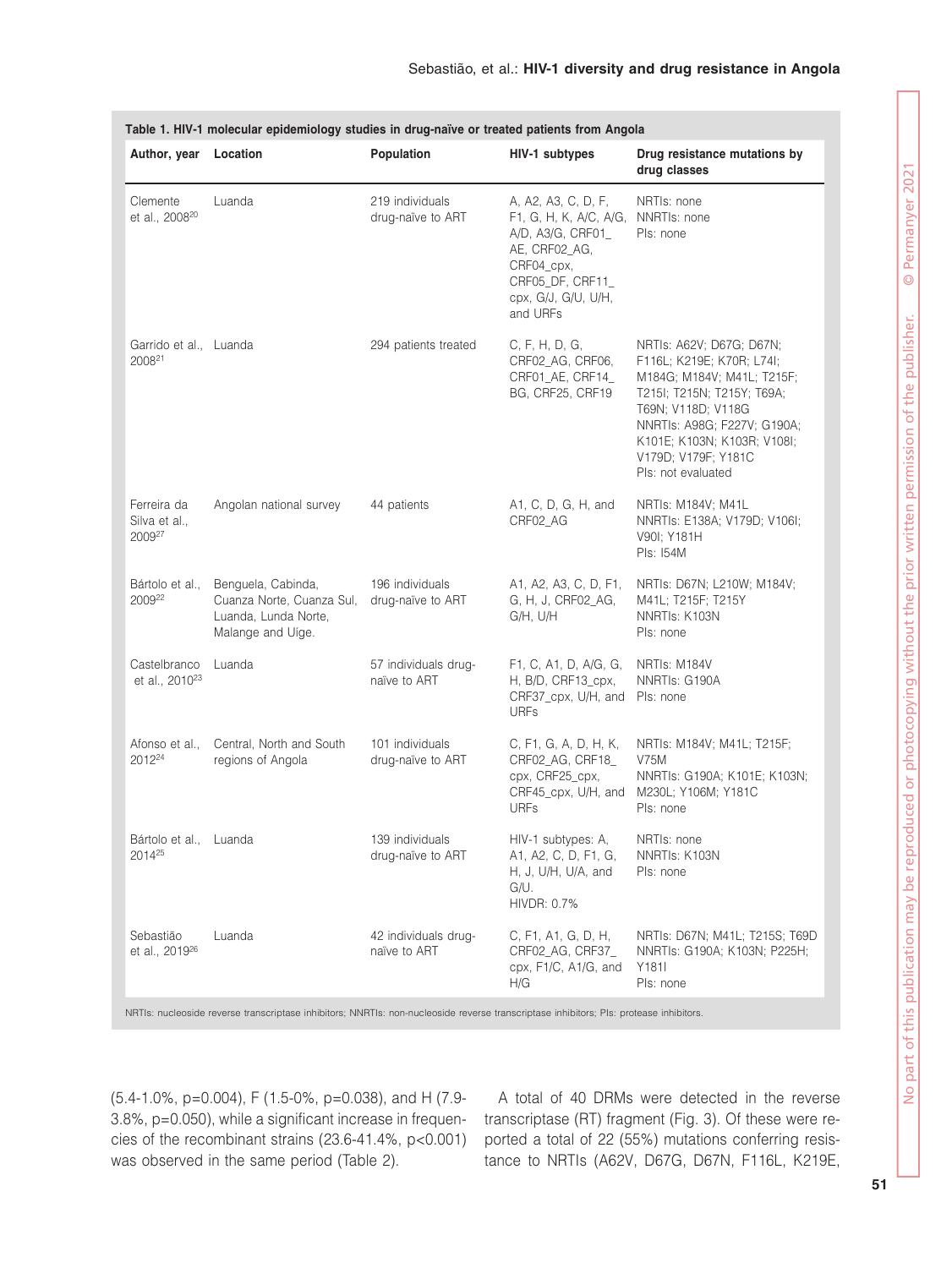

**Figure 2***. (***A** *and* **B***) HIV-1 genetic diversity in Angola, 2000-2019. All reported HIV subtypes belong to the HIV-1 Group M.*



**Figure 3***. (***A** *and* **B***) Prevalence of drug resistance mutations in the reverse transcriptase fragment in Angola, 2000-2019. NRTIs: nucleoside reverse transcriptase inhibitors; NNRTIs: non-nucleoside reverse transcriptase inhibitors.*

K70R, L210W, L74I, M184G, M184V, M41L, T215F, T215I, T215N, T215S, T215Y, T69A, T69D, T69N, V118D, V118G, and V75M) and 18 (45%) mutations conferring resistance to NNRTIs (A98G, E138A, F227V, G190A, K101E, K103N, K103R, M230L, P225H, V106I, V108I, V179D, V179F, V90I, Y106M, Y181C, Y181H, and Y181I). The major DRM in NRTIs was the M184V mutation, whereas the G190A, K103N, and Y181C mutations were the major DRMs in the NNRTIs (Fig. 3). One of the studies reported a major DRM (I54 M) in the protease (PR) fragment between the years 2000 and 2009. Between 2000 and 2019, a significant decrease was observed in the frequency of A98G (17.2- 0%, p=0.026), while a significant increase was observed in the frequency of G190A (17.2-46.2%, p=0.021) (Table 2). On the other hand, in the same period, the frequencies of DRM M184V, M41L, T215F, and K103N increased, while the frequencies of D67N, K70R, T215Y, A98G, K101E, and Y181C decreased, although not statistically significant (Table 2).

### **Discussion**

Over the past few years, an increase in the proportion of HIV-1 subtypes has been seen and identified globally<sup>17,18</sup>. The previous studies have shown that subtypes A, C, and CRF02\_AG are the most prevalent in Africa, subtype B in Europe and Americas, and CRF01 AE in Asia<sup>18,19</sup>. Because pure subtype B was not identified across all selected studies, our results suggest that it is still absent from Angola. The subtypes C, F1, CRF02\_AG, and the recombinant U/H were the most frequent in almost all studies revised. However,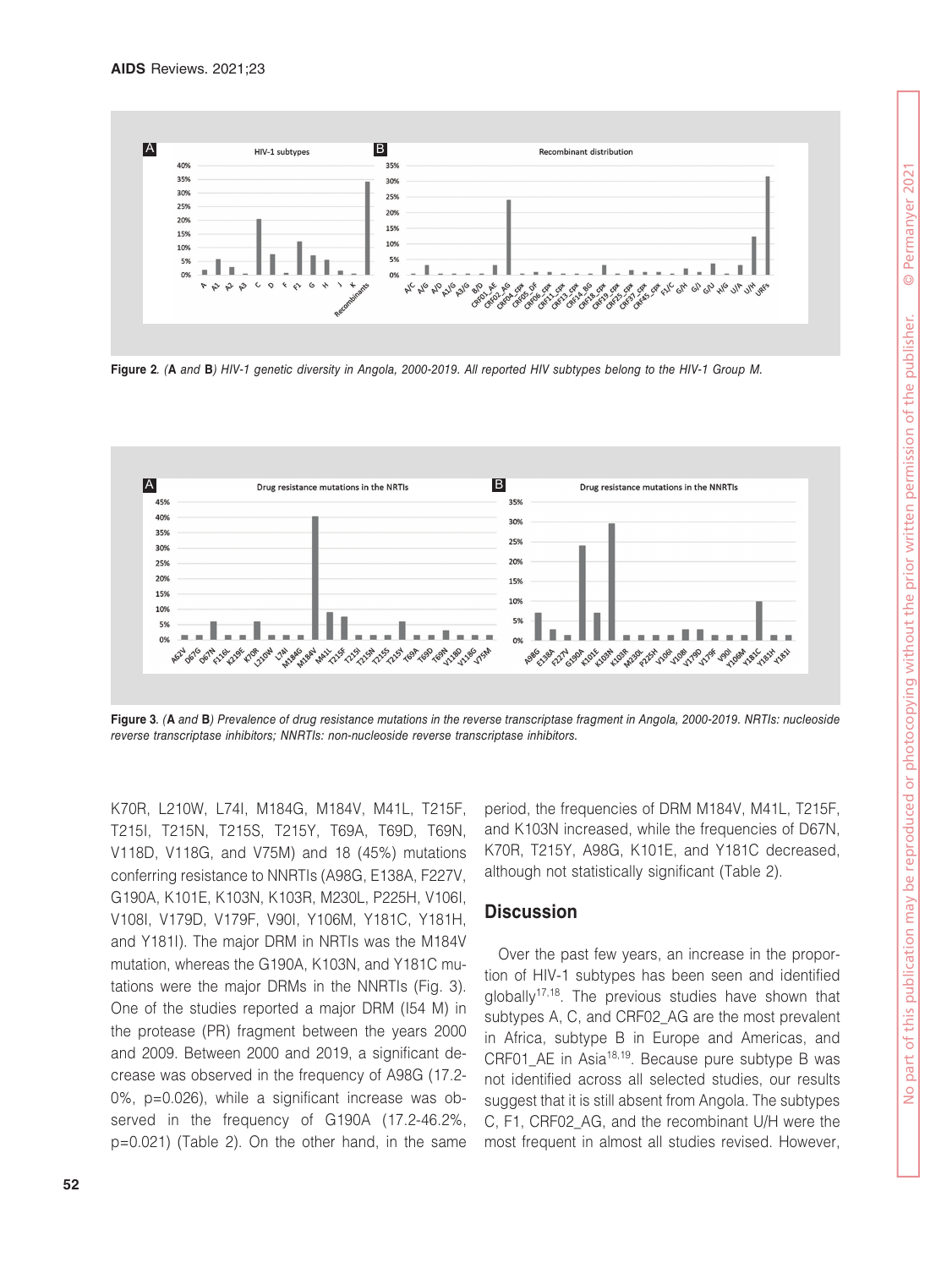| Independent variable   | n (%)      | Years; $n$ $%$ |                          |           |           | p-value    |
|------------------------|------------|----------------|--------------------------|-----------|-----------|------------|
|                        |            | 1980-1989      | 1990-1999                | 2000-2009 | 2010-2019 |            |
| HIV-1 subtypes         |            |                |                          |           |           |            |
| Α                      | 9(1.8)     |                |                          | 1(0.5)    | 8(2.8)    | 0.064      |
| A <sub>1</sub>         | 28(5.7)    |                |                          | 20(9.9)   | 8(2.8)    | $0.001*$   |
| A <sub>2</sub>         | 14(2.8)    |                |                          | 11(5.4)   | 3(1.0)    | $0.004*$   |
| A <sub>3</sub>         | 2(0.4)     |                |                          | 2(1.0)    | 0(0.0)    | 0.090      |
| С                      | 101(20.5)  |                |                          | 42 (20.7) | 59 (20.3) | 0.926      |
| D                      | 37(7.5)    |                |                          | 19(9.4)   | 18(6.2)   | 0.191      |
| F                      | 3(0.6)     |                | $\overline{\phantom{a}}$ | 3(1.5)    | 0(0.0)    | $0.038*$   |
| F <sub>1</sub>         | 60 (12.2)  |                |                          | 19(9.4)   | 41 (14.1) | 0.110      |
| G                      | 35(7.1)    |                |                          | 16(7.9)   | 19(6.6)   | 0.571      |
| $\mathsf{H}$           | 27(5.5)    |                | $\overline{\phantom{a}}$ | 16(7.9)   | 11(3.8)   | 0.050      |
| J                      | 7(1.4)     |                |                          | 5(2.5)    | 2(0.7)    | 0.101      |
| Κ                      | 2(0.4)     |                |                          | 1(0.5)    | 1(0.3)    | 0.799      |
| Recombinant            | 168 (34.1) |                |                          | 48 (23.6) | 120(41.4) | $< 0.001*$ |
| <b>HIVDR</b> in NRTIs  |            |                |                          |           |           |            |
| <b>D67N</b>            | 4(8.0)     |                | $\overline{\phantom{a}}$ | 3(8.3)    | 1(7.1)    | 0.889      |
| K70R                   | 4(8.0)     |                |                          | 4(11.1)   | 0(0.0)    | 0.193      |
| M184V                  | 27(54.0)   |                |                          | 18(50.0)  | 9(64.3)   | 0.363      |
| M41L                   | 6(12.0)    |                |                          | 4(11.1)   | 2(14.3)   | 0.756      |
| T215F                  | 5(10.0)    |                |                          | 3(8.3)    | 2(14.3)   | 0.529      |
| T215Y                  | 4(8.0)     |                |                          | 4(11.1)   | 0(0.0)    | 0.193      |
| <b>HIVDR in NNRTIS</b> |            |                |                          |           |           |            |
| A98G                   | 5(9.1)     |                |                          | 5(17.2)   | 0(0.0)    | $0.026*$   |
| G190A                  | 17 (30.9)  |                |                          | 5(17.2)   | 12 (46.2) | $0.021*$   |
| K101E                  | 5(9.1)     |                |                          | 4(13.8)   | 1(3.8)    | 0.200      |
| K103N                  | 21(38.2)   |                |                          | 10(34.5)  | 11(42.3)  | 0.551      |
| Y181C                  | 7(12.7)    |                |                          | 5(17.2)   | 2(7.7)    | 0.289      |

HIVDR: HIV drug resistance; NRTIs: nucleoside reverse transcriptase inhibitors; NNRTIs: non-nucleoside reverse transcriptase inhibitors.

\*The variables were statistically significant for the Chi-square test (p<0.05).

the studies revealed that there is no uniform distribution of HIV-1 subtypes in the different regions (South, North, and Center) of Angola. The southern region of Angola has been dominated by subtype C, the northern region by subtype F1, while the central region by a vast number of CRFs and URFs, particularly the CRF02\_AG and the new putative CRF, the recombinant U/H20-27. However, further analyses with full-length genome sequences of the recombinant U/H are needed to confirm if this represents a novel HIV-1 CRF in Angola. On the other hand, some HIV-1 variants isolated from Angolan patients not allowing clear clustering within the phylogenetic trees when aligned with the global reference strains<sup>20-26</sup>. Therefore, HIV-1 diversity must be carefully analyzed in some regions of Angola5. It is worth mentioning that HIV-2 may be also circulating with low endemicity among HIV patients in Angola, which suggests that differential screening for

infection or coinfection by HIV-2 should be always excluded at least once in all HIV seroreactive since superinfection with HIV-2 in people infected with HIV-1 or vice versa can occur mainly in endemic regions with both types of HIV28,29. Indeed, other studies have shown that due to sociohistorical ties and intense human migration between the 1970s and 1980s, the HIV-2 frequent in Portugal also prevails in a less extent in its former colonies such as Brazil, India, Mozambique, and Angola30-32. On the other hand, this intense migratory flow between Portugal and sub-Saharan African countries as Angola may also have contributed to the introduction of HIV-1 nBS strains in Portugal<sup>33</sup>. At present, the global distribution of HIV-1 nBS strains among Portuguese-born individuals has followed a pattern closer to that described in Angola, characterized mainly by the circulation of all HIV-1 nBS and countless recombinant strains<sup>33-35</sup>. The emergence of nBS strains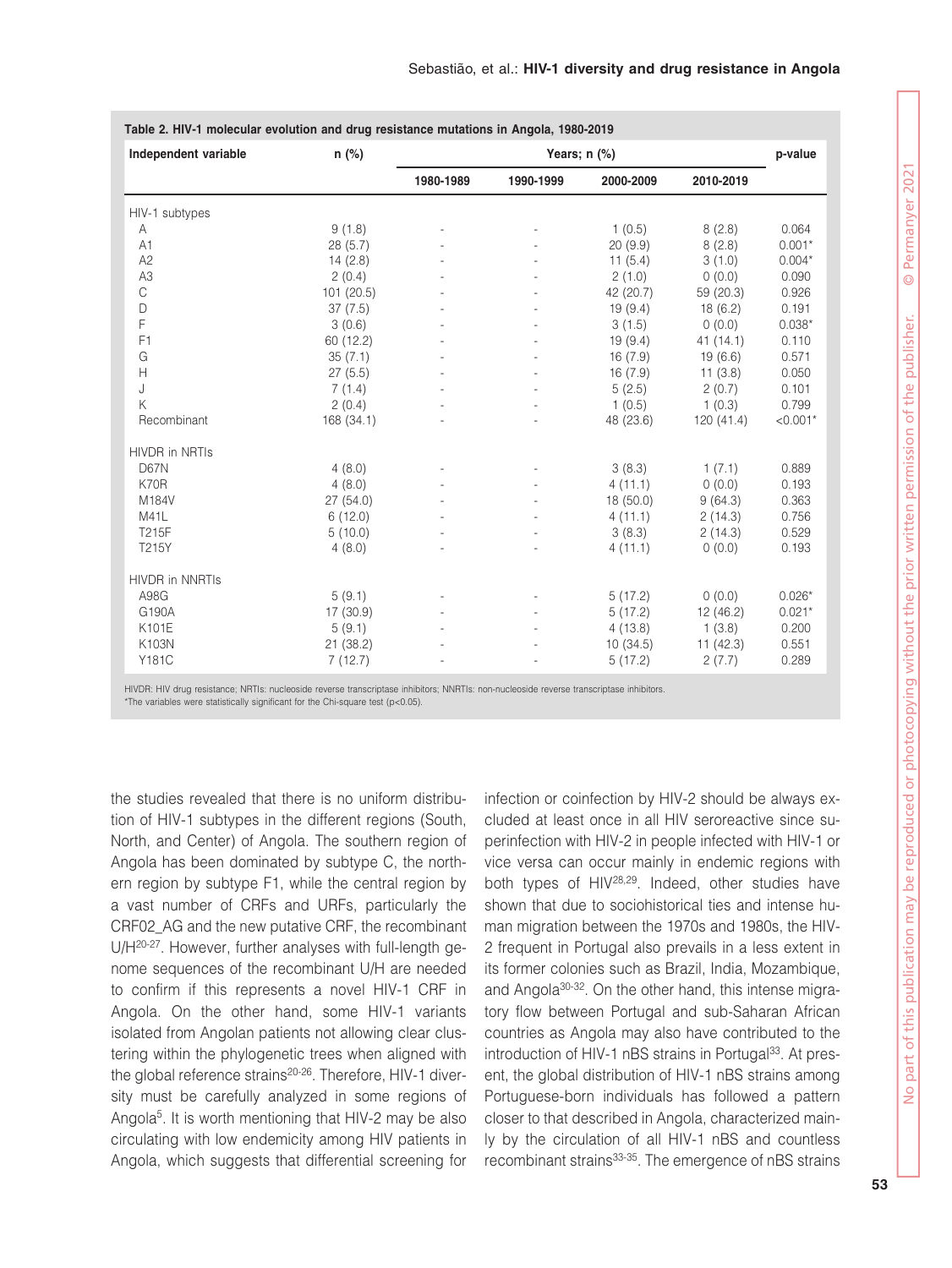in Portuguese population might indicate multiple introductions of HIV-1 African variants in Portugal driven mainly by the immigration or international travel of African patients, especially Angolan patients that have presented all the nBS strains, which reflects the close link between Angola and Portugal and the high degree of HIV-1 genetic diversity in Angola<sup>33</sup>. Furthermore, it is worth mentioning that the increase in the frequency of subtype G in Portugal, associated with the intense human migration between Angola and Portugal, could lead to a continuous introduction of subtype G in Angola and worsen the scenario of the HIV-1 genetic diversity in this African country33-35. Thus, multiple migration events to countries in the African, European, American, and Asian continent during the colonial war and the subsequent civil war may have had a decisive contribution to the multiple introductions of HIV-1 subtypes as well as the spread of HIV-1 variants in the different regions of Angola<sup>36</sup>. This hypothesis is strongly supported by the fact that the previous studies reported HIV-1 diversity in Angola similar to that observed in border countries such as the Republic of Congo, DRC, Zambia and Namibia<sup>4-6</sup>.

The origin of HIV-1 subtype C in Angola remains uncertain and needs further investigations. However, the previous studies suggested the existence of multiple introductions and several autochthonous transmission networks of subtype C, probably resulting from the mobility of the population between Angola and South African border countries over a long period between the late 1970s and the middle  $2000s^{37}$ . These findings are consistent with those observed in this systematic review although we observed a slight decrease in the frequency of subtype C (20.7-20.3%, p=0.926) between the years 2000 and 2019 (Table 2). On the other hand, phylogeographic studies showed that the sub-subtype F1 most probably originated in the DRC/Cameroon in the early 1940s, was exported to South America in the early 1950s, and spread to Angola in 1959 from where it was exported to Romania in about 1962 because of the intense political relations between the two countries<sup>38,39</sup>. Over the years 2000-2019, a statistically significant decrease was observed in the frequency of subtype F (1.5-0%, p=0.038), with no significant variation in sub-subtype F1 (9.4-14.1%, p=0.110) in the same period (Table 2). Besides, the evolutionary dynamics of HIV-1 in Angola has been dominated by a significant decrease in the frequencies of sub-subtypes A1 (9.9-2.8%, p=0.001) and A2 (5.4-1.0%, p=0.004), and an increase in the frequency of subtype A (0.5-2.8%,

p=0.064) and recombinant strains (23.6-41.4%, p<0.001). However, the increase in circulation of recombinant strains could seriously affect the diagnosis, monitoring, clinical management, as well as the effectiveness of ART regimens used in Angola. It is also worth mentioning that the subtypes J and K have been present in Angola at low levels since at least 1993, suggesting low biological fitness, low transmission efficiency, or unsuccessful introductions in highrisk populations<sup>40</sup>. It was observed the emergence of numerous recombinant strains belonging to subtypes G and H (Fig. 2B), although we observed a decrease in the frequencies of pure subtypes G (7.9-6.6%, p=0.571) and H (7.9-3.8%, p=0.050) (Table 2). However, virological and immunological changes, as well as the response to ART in patients with recombinant strains belonging to subtypes G and H, deserve further investigation.

Similar to our results, the previous studies showed that the NRTIs and NNRTIs are the drug classes with more HIVDR in East, Central, South, and West Africa and that the major DRM in the NRTIs is the M184V mutation, whereas the G190A, K103N, and Y181C mutations are the major in the NNRTIs<sup>14</sup>. In Angola, the NRTIs have been the major cause of HIVDR compared to NNRTIs (Fig. 3). The frequencies of the M184V (50-64.3%, p=0.363), G190A (17.2-46.2%, p=0.021), and K103N (34.5-42.3%, p=0.551) increased, while Y181C (17.2-7.7%, p=0.289) decreased during the years 2000-2019 (Table 2). The unregulated and unmonitored use of antiretroviral drugs bought in the black market or in an abroad country, as well as the displacement of HIV-infected people to countries that ART is accessible for a long time, are the most likely explanations for the emergence of HIVDR in Angola<sup>15,36</sup>. Another explanation is the extensive use of NRTIs and NNRTIs as the backbone of the first-line ART regimens in Angola<sup>10</sup>. The M184V mutation causes resistance to lamivudine, emtricitabine, didanosine, and abacavir, but increases susceptibility to tenofovir, zidovudine, and stavudine41,42. The G190A mutation causes resistance to nevirapine and efavirenz, but increased susceptibility to delavirdine41,42. The K103N mutation causes resistance to efavirenz and nevirapine, while the Y181C is often associated with efavirenz, nevirapine, etravirine, and rilpivirine<sup>41,42</sup>. In addition, numerous thymidine analog-associated mutations at positions D67N, K70R, K219E, L210W, M41L, and T215Y/F affecting the susceptibility of zidovudine and stavudine were identified in Angolan patients exposed and unexposed to ART over the past 20 years (2000-2019) (Fig.  $3A)^{41}$ .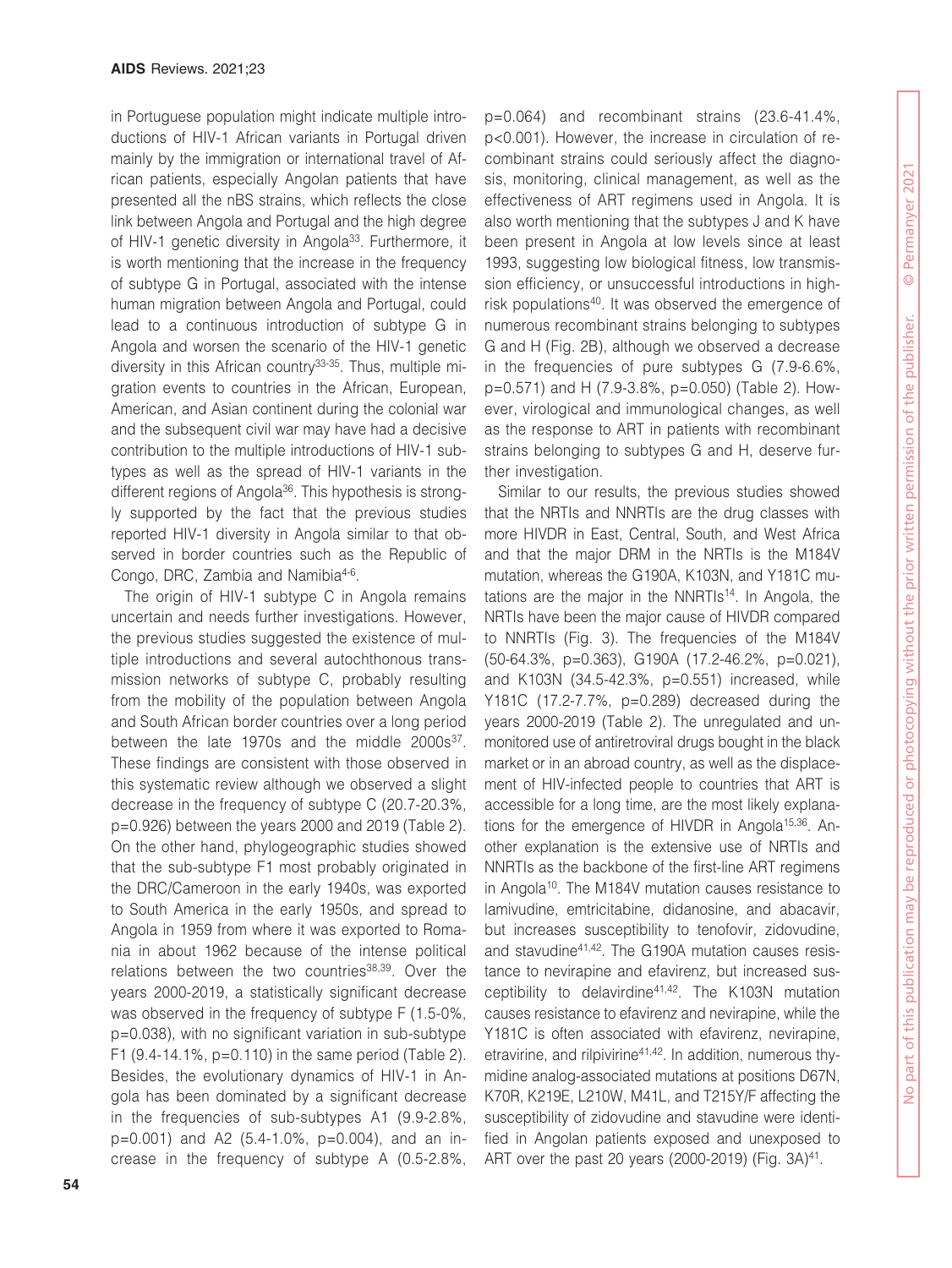The low frequency of DRMs against the PR fragment could be attributed to the fact that PIs are rarely used in the HIV patients in Angola. This limited use of PIs is explained by the fact the first-line ART regimes used in Angola do not include PIs, which indicates that ART regimens containing PIs might be successfully used in the vast majority of Angolan HIV patients experiencing virological or immunological failure<sup>10,11</sup>. Nevertheless, it is worth mentioning that numerous polymorphisms not related to HIVDR have been detected in PR fragment in several Angolan patients, suggesting that some patients could experience virological failure with second-line ART regimens containing PIs<sup>22-26</sup>. Interestingly, some new polymorphisms not previously described in the Stanford database for untreated patients have been identified in the PR (N37I and H69A) and RT (V35Q, Q174V, V245G, D121F, and A272S) fragments in HIV patients from Angola<sup>22</sup>. However, the clinical and public health implications of these polymorphisms in the serological and molecular diagnosis, as well as the effectiveness of ART regimens, should be subject to further studies.

Based on these findings, we showed that a significant number of HIV patients in Angola are on monotherapy with tenofovir or zidovudine and may be experiencing virological or immunological failure. Therefore, we suggest that the Angolan Ministry of Health should prompt consider the possibility of the implement differential HIV-2 screening, implement the routine use of HIV-1 genotyping in all individuals newly diagnosed with HIV, update currently used ART regimens, and include PIs or moving to generic integrase strand transfer inhibitors (INSTIs) in the first-line ART regimen in Angola $43$ .

Our systematic review had some limitations. Although the coverage of the review was over the past 40 years (1980-2019), few studies on HIV-1 genetic diversity and DRMs carried out in Angola have been found to meet the defined inclusion criteria. The small number of studies as well as the small number of subjects included in this systematic review diminishes the strength of these findings to support the public health prevention program in Angola. Despite these limitations, our findings highlight some important aspects of the molecular epidemiology of HIV-1 that might pose unprecedented clinical and public health implications, particularly for the vaccine development efforts, serological and molecular diagnosis, virological and immunological monitoring, ART, and clinical management of the AIDS pandemic<sup>44,45</sup>. However, further studies are necessary to obtain a stronger picture of the HIV-1 genetic diversity, evolutionary and transmission dy-

namics, and the impact on the effectiveness of ART regimens used in Angola.

#### **Conclusion**

This systematic review has shown that the HIV-1 epidemic increased in genetic complexity over the past 40 years (1980-2019) in Angola. The superinfection with divergent HIV-1 strains has become more common in Angola. The M184V mutation against the NRTIs and G190A, K103N, and Y181C mutations against the NNRTIs has been the major cause of HIVDR which suggests the need to update currently used ART regimens and included the PIs or INSTIs in the first-line ART regimen in Angola. Furthermore, effective and continued surveillance of the evolutionary dynamics of HIV-1 subtypes on an estimated space temporal scale using a phylogeographical reconstruction should be performed in Angola.

#### **References**

- 1. Vahlne A. A historical reflection on the discovery of human retroviruses. Retrovirology. 2009;6:1-9.
- 2. Unaids. Unaids Data 2019. Unaids; 2019. Available from: https://www. unaids.org/en/resources/documents/2019/2019-UNAIDS-data.
- 3. Leitner T, Hahn B, Mullins J, Rambaut A, Wolinsky S, Korber B. HIV Sequence Compendium 2015. New Mexico: Theoretical Biology and Biophysics Los Alamos National Laboratory; 2015. Available from: https://www.hiv. lanl.gov/content/sequence/HIV/COMPENDIUM/2015/sequence2015.pdf.
- 4. Bártolo I, Epalanga M, Bartolomeu J, Fonseca M, Mendes A, Gama A, et al. High genetic diversity of human immunodeficiency virus Type 1 in Angola. AIDS Res Hum Retroviruses. 2005;21:306-10.
- 5. Bártolo I, Rocha C, Bartolomeu J, Marcelino R, Fonseca M, Mendes A, et al. Highly divergent subtypes and new recombinant forms prevail in the HIV/AIDS epidemic in Angola: new insights into the origins of the AIDS pandemic. Infect Genet Evol. 2009;9:672-82.
- 6. Pineda-Peña AC, Varanda J, de Sousa JD, Theys K, Bártolo I, Leitner T, et al. On the contribution of Angola to the initial spread of HIV-1. Infect Genet Evol. 2016;46:219-22.
- 7. United Nations. Political Declaration on HIV and AIDS: on the Fast Track to Accelerating the Fight against HIV and to Ending the AIDS Epidemic by 2030. United States: United Nations; 2016. p. 1-26. Available from: https://www.unaids.org/sites/default/files/media\_asset/2016-politicaldeclaration-HIV-AIDS\_en.pdf.
- 8. World Health Organization. Antiretroviral Medicines in Low-and Middleincome Countries. Geneva, Switzerland: World Health Organization; 2013. Available from: https://www.apps.who.int/iris/bitstream/handle/10665/83148/9789241505468\_eng.pdf;jsessionid=630804AE53D84 3E4452120703972EF27?sequence=1.
- 9. Gilks CF, Crowley S, Ekpini R, Gove S, Perriens J, Souteyrand Y, et al. The WHO public-health approach to antiretroviral treatment against HIV in resource-limited settings. Lancet. 2006;368:505-10.
- 10. National Institute of Fighting Against AIDS. Normas De Tratamento Antirretroviral. 2015. p. 159. Available from: https://www.aidsfree.usaid.gov/ sites/default/files/ao\_normastratamentoarv.pdf.
- 11. National Institute of Fighting Against AIDS. Plano Estratégico Nacional Para o Controlo das Infecções de Transmissão Sexual, VIH e SIDA Instituto Nacional de Luta Contra a Sida; 2006. Available from: http://www.nationalplanningcycles.org/sites/default/files/country\_docs/Angola/hiv\_plan\_angola.pdf.
- 12. WHO. HIV Drug Resistance Report 2019; 2019. Available from: http:// www.scholar.google.com/scholar?hl=en&btnG=Search&q=intitle:Who+h iv+drug+resistance+report+2012#5.
- 13. Wallis CL, Godfrey C, Fitzgibbon JE, Mellors JW. Key factors influencing the emergence of human immunodeficiency virus drug resistance in low-and middle-income countries. J Infect Dis. 2017;216:851-6.
- 14. Ssemwanga D, Lihana RW, Ugoji C, Abimiku A, Nkengasong J, Dakum P, et al. Update on HIV-1 acquired and transmitted drug resistance in Africa. AIDS Rev. 2015;17:3-20.